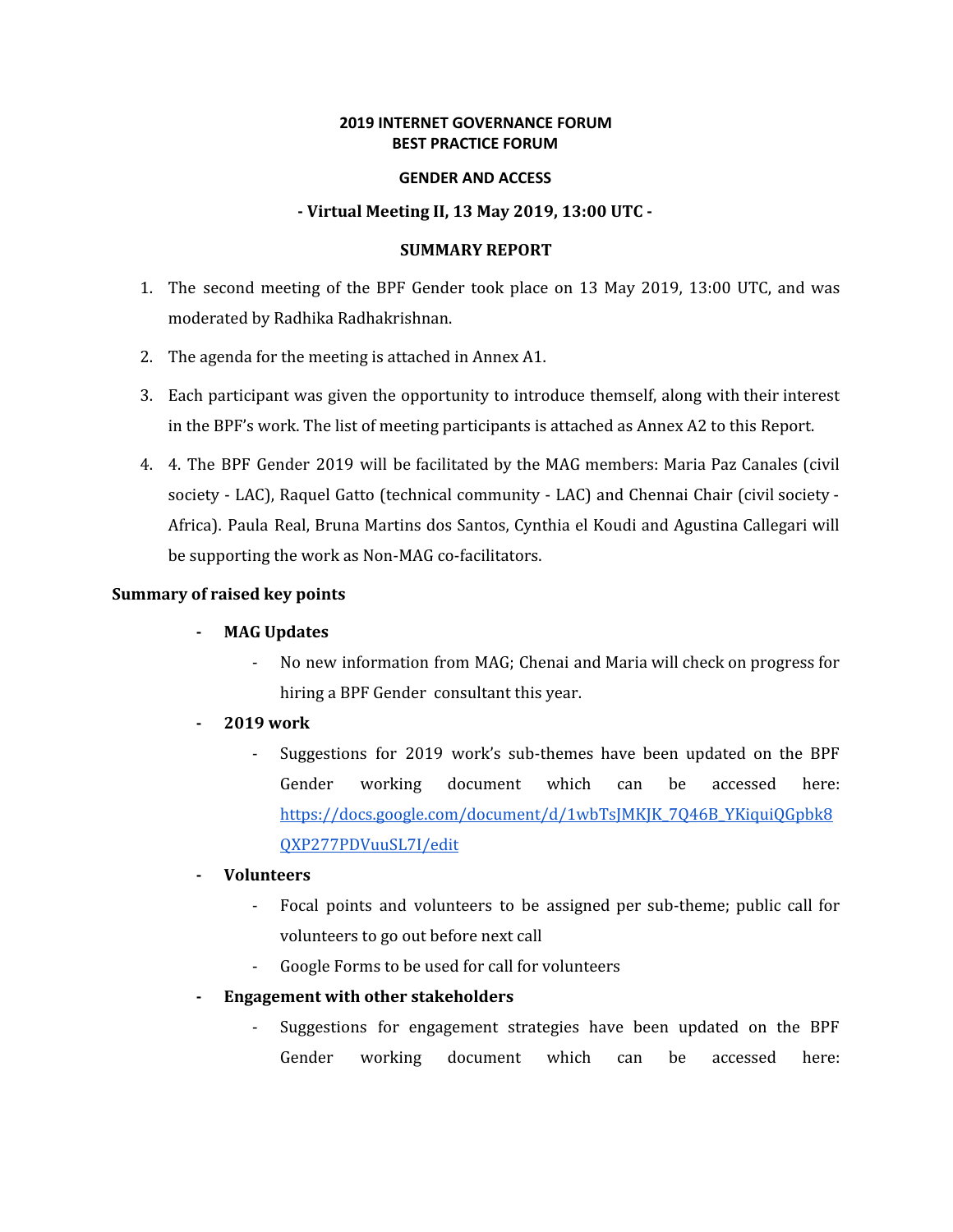[https://docs.google.com/document/d/1wbTsJMKJK\\_7Q46B\\_YKiquiQGpbk8](https://docs.google.com/document/d/1wbTsJMKJK_7Q46B_YKiquiQGpbk8QXP277PDVuuSL7I/edit) [QXP277PDVuuSL7I/edit](https://docs.google.com/document/d/1wbTsJMKJK_7Q46B_YKiquiQGpbk8QXP277PDVuuSL7I/edit)

## - **Next meeting**

- TBD - mail will be sent out on the mailing list with details of the next meeting

# **Annex A1**

## **Meeting Agenda**

- 1. Welcome and introductions
- 2. Update from MAG members
- 3. 2019 work: discussion of the sub-themes
- 4. Call for volunteers draft
- 5. Engagement with other groups
- 6. AOB
- 7. Next meeting

### **Annex A2**

# **List of participants**

Agustina Callegari

Agustina and Solana

Amrita Choudhury

Chenai Chair

Cynthia

Debora Albu

### Juliana Harsianti

Maria Paz

Ore Lesi

Raashi Saxena

Radhika Radhakrishnan

Ritse